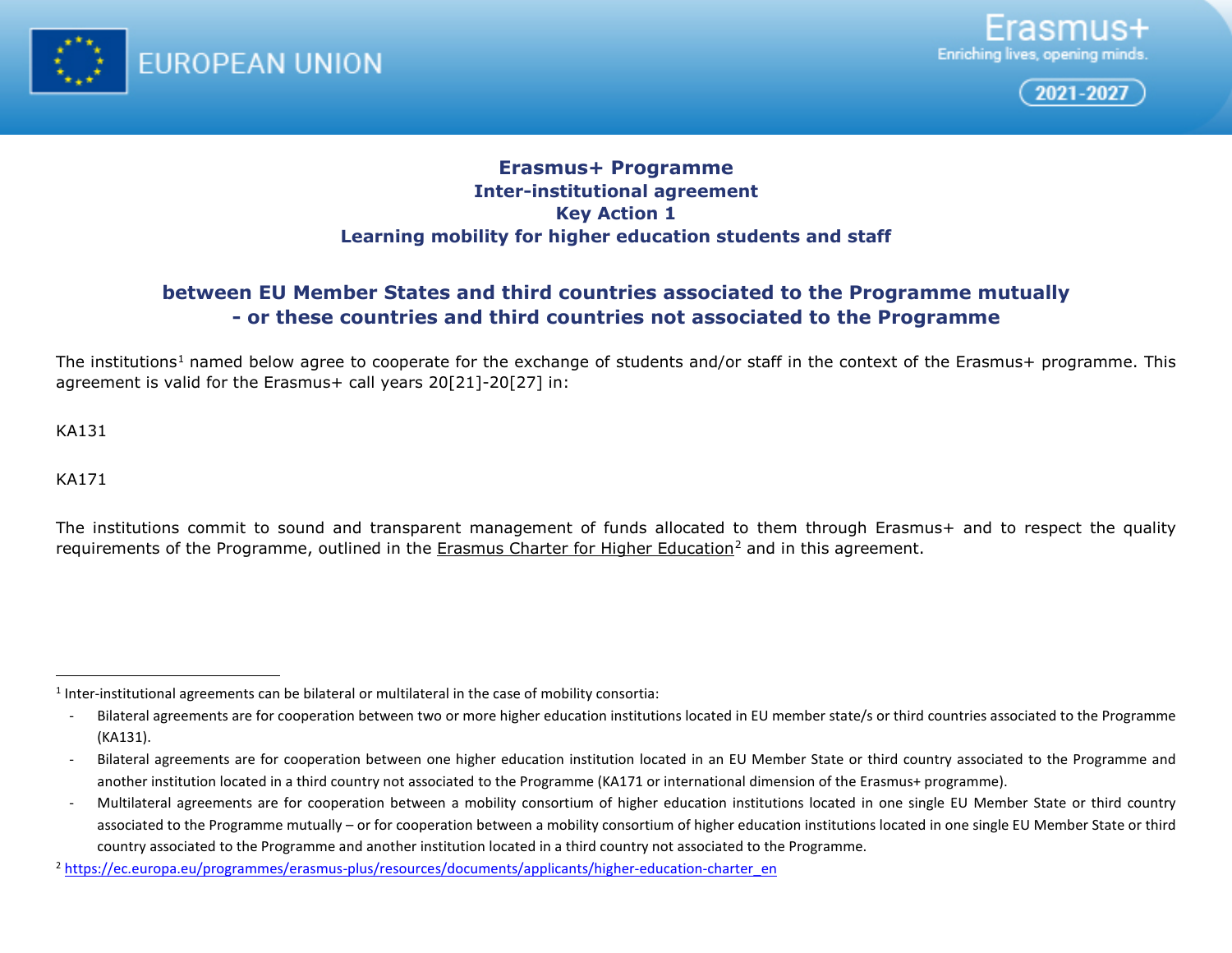<span id="page-1-3"></span><span id="page-1-2"></span><span id="page-1-1"></span><span id="page-1-0"></span>The institutions agree on exchanging their mobility-related data according to the [principles of GDPR](about:blank)<sup>[3](#page-1-0)</sup> and in line with the technical standards of the [European Student Card Initiative](about:blank)<sup>4</sup>, where applicable (at present in KA131 – and when this becomes available for international mobility involving third countries not associated to the Programme also in KA171 and the international dimension of the Erasmus+ programme).

Sending institutions located in EU/EEA countries have to ensure compliance with the provisions of art. 46 GDPR for all participants' personal data exchanged in the context of their mutual mobility and mobility with institutions from non-EU/EEA countries without an adequacy decision, on the condition that enforceable data subject rights and effective legal remedies for data subjects are available in the respective third country. The participants should be informed in a transparent manner about the level of protection of their personal data, if this is different from the one where the sending institution is located.

#### **1. Information about the higher education institutions**

| Name of the<br>institution (and<br>department where<br>relevant) | Erasmus code<br>or $city5$ | Contact details <sup>6</sup> (email,<br>phone)                                                                                                   | <b>Websites</b>                                                                                                                                           |
|------------------------------------------------------------------|----------------------------|--------------------------------------------------------------------------------------------------------------------------------------------------|-----------------------------------------------------------------------------------------------------------------------------------------------------------|
| <b>Charles University</b>                                        | <b>CZ PRAHA07</b>          | <b>Central level: Rectorate,</b><br>European Office,<br>erasmus@ruk.cuni.cz<br><b>Faculty level: Erasmus</b><br>Office,<br>erasmus@natur.cuni.cz | General: https://cuni.cz/<br>Faculty/faculties:<br>https://www.natur.cuni.cz/eng/study/erasmus/courses<br>Course catalogue: https://cuni.cz/UKEN-364.html |

<sup>&</sup>lt;sup>3</sup> [https://ec.europa.eu/info/law/law-topic/data-protection/reform/rules-business-and-organisations/principles-gdpr\\_en](about:blank)

<sup>4</sup> [https://ec.europa.eu/education/education-in-the-eu/european-student-card-initiative\\_en](about:blank)

<sup>&</sup>lt;sup>5</sup> Higher education institutions (HEIs) from Member States or third countries associated to the Programme should indicate their Erasmus code; HEIs from third countries not associated to the Programme should mention the city where they are located.

<sup>&</sup>lt;sup>6</sup> Contact details to reach the senior officer in charge of this agreement and of its possible updates.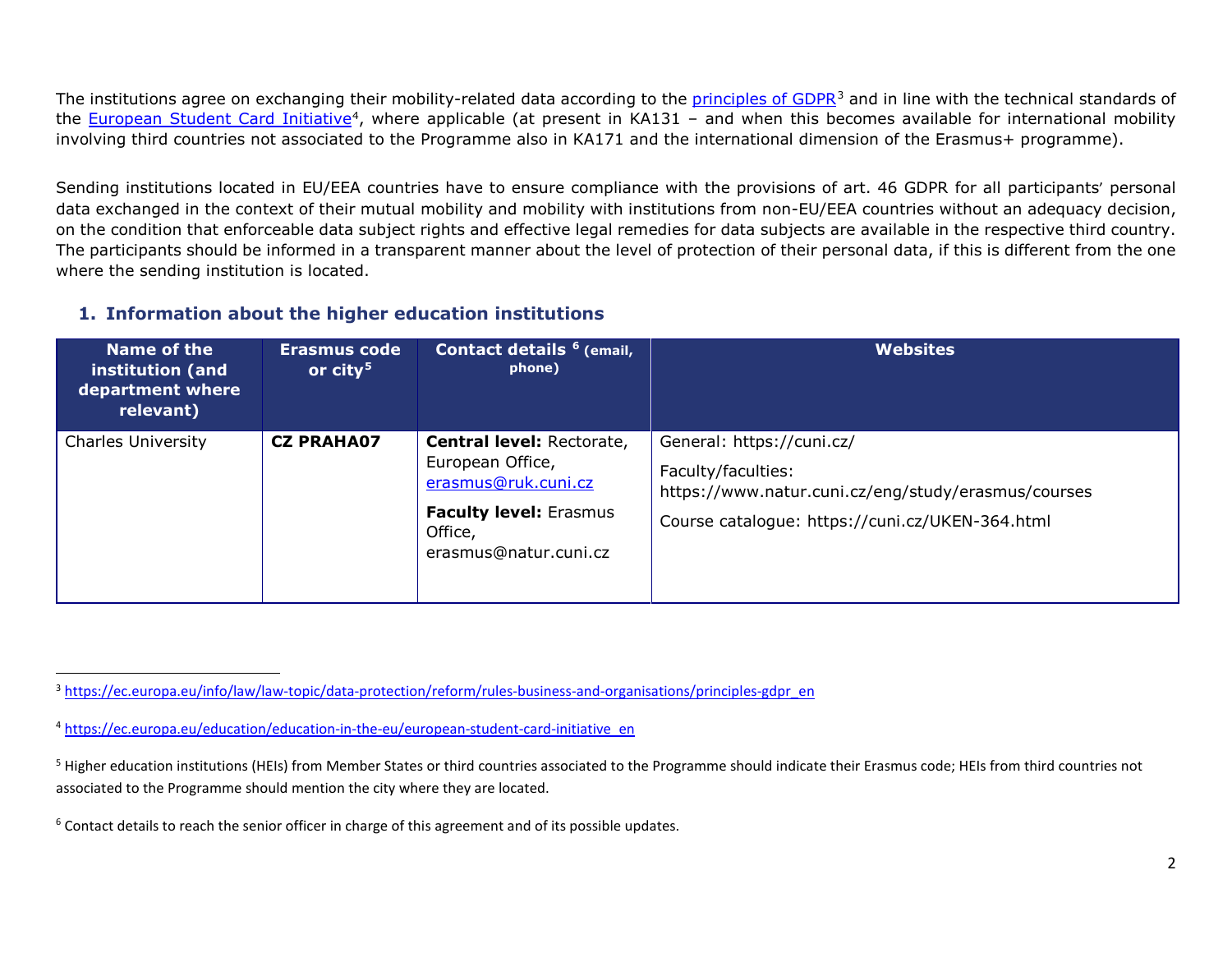<span id="page-2-0"></span>

| University of Wrocław | <b>PL</b>        | <b>Institutional Erasmus</b>                  | General: https://uni.wroc.pl/                         |
|-----------------------|------------------|-----------------------------------------------|-------------------------------------------------------|
|                       | <b>WROCLAW01</b> | Coordinator:<br>Barbara Skałacka-Harrold      | Faculty/faculties:                                    |
|                       |                  | International Office                          | https://geogr.uni.wroc.pl/home-page                   |
|                       |                  | Pl. Uniwersytecki 1<br>50-137 Wrocław, Poland | https://www.wnoz.uni.wroc.pl/strona-glowna            |
|                       |                  | Tel: +48 71 3752 705                          | Course catalogue: https://geogr.uni.wroc.pl/home-page |
|                       |                  | Fax: +48 71 3752 800<br>barbara.skalacka-     |                                                       |
|                       |                  | harrold@uwr.edu.pl                            |                                                       |
|                       |                  | Departmental Erasmus                          |                                                       |
|                       |                  | Coordinator:<br>Geography and tourism:        |                                                       |
|                       |                  | Filip.duszynski@uwr.edu.pl                    |                                                       |

#### **2. Mobility numbers per academic year**

The partners agree to update the mobility data, whenever possible, by no later than the end of January in the preceding academic year formally via an amendment of the inter-institutional agreement. *In case of later updates in the mobility data, the partners can also agree to accept informal communication means (e.g. exchanges of emails as written proof).*

#### **Number of student and staff mobility periods**

*The table serves as a template - the partners are free to adjust it, e.g. to delete optional columns or separate student and staff mobilities. Inter-institutional agreements are not compulsory for Student Mobility for Traineeships or Staff Mobility for Training.*

| <b>FROM</b>                                                | <b>TO</b>                                                    | <b>Subject</b>                                         | <b>Subj</b>                                         | <b>Study</b>                                                   |                                                                                 | Number of mobility periods                                                                                                                                         |                                                                  |                                                                  |
|------------------------------------------------------------|--------------------------------------------------------------|--------------------------------------------------------|-----------------------------------------------------|----------------------------------------------------------------|---------------------------------------------------------------------------------|--------------------------------------------------------------------------------------------------------------------------------------------------------------------|------------------------------------------------------------------|------------------------------------------------------------------|
| [Erasmus code or<br>city of the<br>sending<br>institution] | [Erasmus code<br>or city of the<br>receiving<br>institution] | area<br><b>ISCED</b><br>CODE <sup>7</sup><br>(optional | <b>ect</b><br>area<br><b>NAME</b><br>optio)<br>nal) | cycle<br>[short cycle,<br>1st, 2nd or<br>$3rd$ ]<br>(optional) | <b>Student</b><br><b>Mobility</b><br>[Specify here total<br>number of students] | <b>Student</b><br><b>Mobility</b><br>[Specify here total<br>number of months<br>in the case of<br>mobility for studies<br>and traineeship and<br>months or days in | <b>Staff Mobility</b><br>[Specify here total<br>number of staff] | <b>Staff Mobility</b><br>[Specify here total]<br>number of days] |

7 [https://circabc.europa.eu/sd/a/286ebac6-aa7c-4ada-a42b-ff2cf3a442bf/ISCED-F%202013%20-%20Detailed%20field%20descriptions.pdf](about:blank)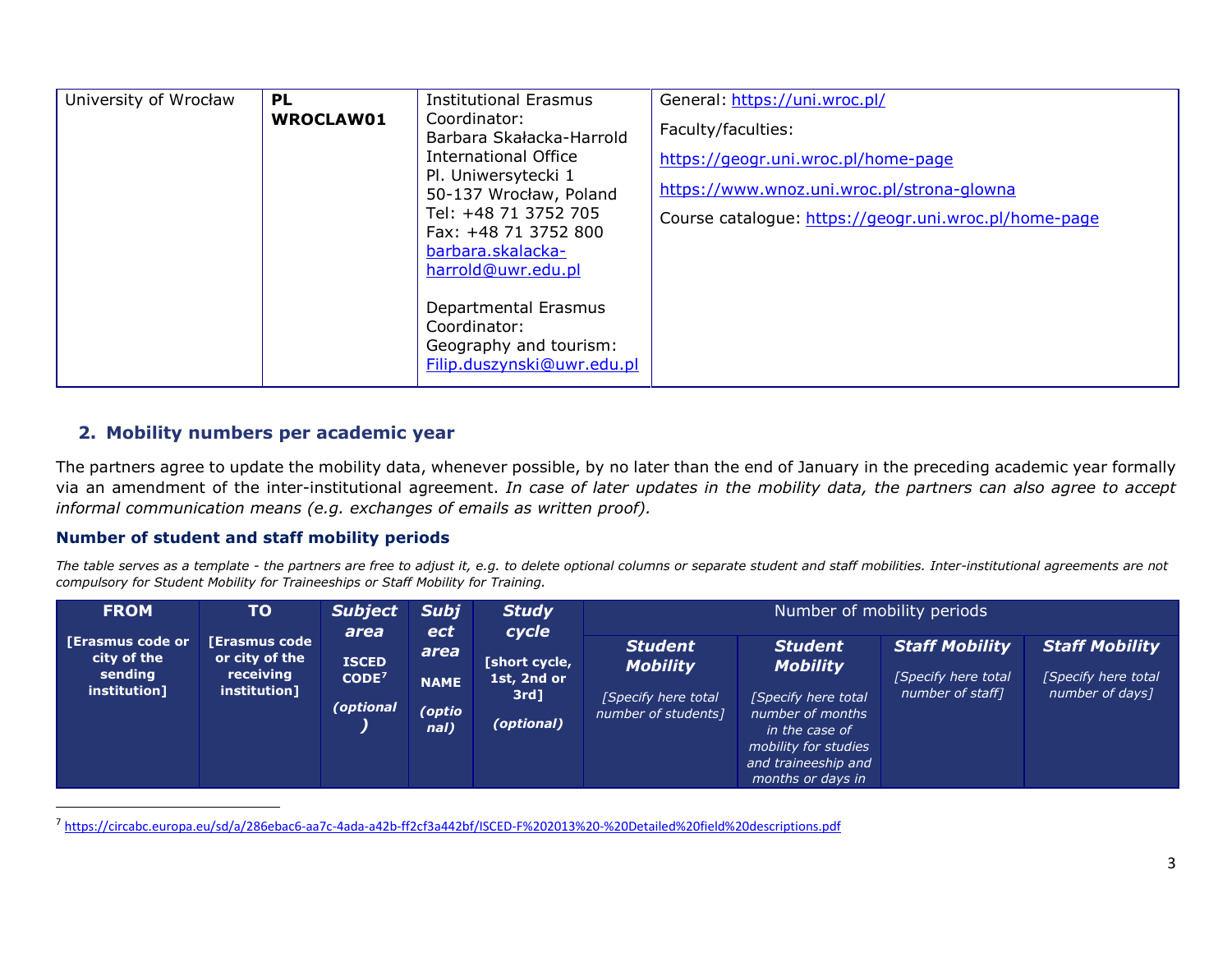<span id="page-3-0"></span>

|                        |                                   |      |               |                                                |                                        | the case of short<br>term Ph.D.<br>mobility] |                                   |                                   |
|------------------------|-----------------------------------|------|---------------|------------------------------------------------|----------------------------------------|----------------------------------------------|-----------------------------------|-----------------------------------|
| <b>CZ PRAHA07</b>      | <b>PL</b><br><b>WROCLAW</b><br>01 | 1015 | Touri<br>sm   | $1st$ , $2nd$ and<br>3rd                       | Student mobility for<br>studies: 2     | Student mobility for<br>studies: 10          | Staff mobility for<br>teaching: 1 | Staff mobility for<br>teaching: 5 |
|                        |                                   | 0532 | Geogr<br>aphy | $1st$ , 2 <sup>nd</sup> and<br>3 <sup>rd</sup> | Student mobility for<br>traineeship: 2 | Student mobility for<br>traineeship: 10      | Staff mobility for<br>training: 1 | Staff mobility for<br>training: 5 |
| <b>PL</b><br>WROCLAW01 | CZ<br>PRAHA07                     | 1015 | Touri<br>sm   | $1st$ , 2 <sup>nd</sup> and<br>3 <sup>rd</sup> | Student mobility for<br>studies: 2     | Student mobility for<br>studies: 10          | Staff mobility for<br>teaching: 1 | Staff mobility for<br>teaching: 5 |
|                        |                                   | 0532 | Geogr<br>aphy | $1st$ , 2 <sup>nd</sup> and<br>3 <sup>rd</sup> | Student mobility for<br>traineeship: 2 | Student mobility for<br>traineeship: 10      | Staff mobility for<br>training: 1 | Staff mobility for<br>training: 5 |

#### **Optional additional information**

e.g. blended mobility, traineeships, staff training etc.

## **3. Recommended language skills**

The sending institution, following agreement with the receiving institution, is responsible for providing support to its nominated candidates so that they can have the recommended language skills<sup>8</sup> at the start of the mobility period (see also section 5 "Preparation and Support").

<sup>&</sup>lt;sup>8</sup> For an easier and consistent understanding of language requirements, it is recommended to use the Common European Framework of Reference for Languages (CEFR): [http://europass.cedefop.europa.eu/en/resources/european-language-levels-cefr](about:blank)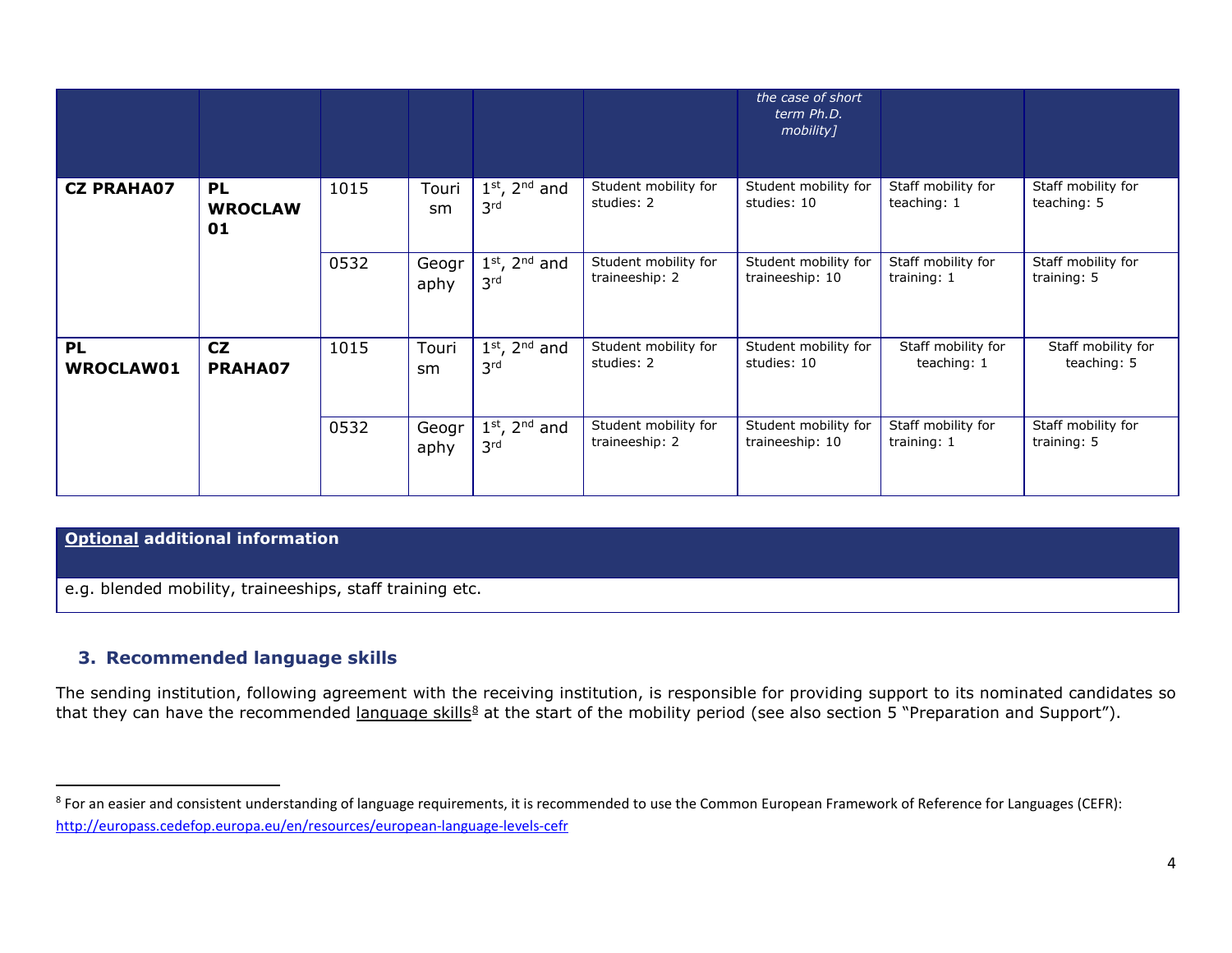*The table serves as a template - the partners are free to adjust it, e.g. to separate requirements for students and staff.* 

| <b>Receiving</b><br>institution  | <b>Subject</b><br>area | Language<br><b>of</b> | Language<br>of | <b>Recommended level</b>                                                                       |                                                                                                           |  |
|----------------------------------|------------------------|-----------------------|----------------|------------------------------------------------------------------------------------------------|-----------------------------------------------------------------------------------------------------------|--|
| <b>[Erasmus code</b><br>or city] | (Optional)             | instruction 1         | instruction 2  | <b>Student Mobility</b><br>[Minimum recommended level in at<br>least one of the languages: B1] | <b>Staff Mobility</b><br>[Minimum recommended level in at least one of<br>the languages for teaching: B2] |  |
| <b>CZ PRAHA07</b>                |                        | English               | Czech          | B2 in English, B1 in Czech                                                                     | B2 in English, B1 in Czech                                                                                |  |
| <b>PL</b><br>WROCLAW01           |                        | Polish                | English        | B2 in English                                                                                  | B2 in English                                                                                             |  |

For more details on the language of instruction recommendations, see the course catalogue of each institution. The links to the course catalogue are provided in the first section*.*

#### **4. Partnership arrangements: fees and organisational support funds**

In accordance with the Erasmus Charter for Higher Education, partners commit to charge no additional fees to students:

- In connection with the organisation or administration of their Erasmus+ mobility period. Any violation to this rule by the partners shall be brought to the attention of the National Agency and may lead to the termination of the participation in the project linked to this interinstitutional agreement, if no corrective measures are taken.
- For tuition, registration, examinations or access to laboratory and library facilities. Nevertheless, they may be charged small fees on the same basis as local students for costs such as insurance, student unions and the use of miscellaneous material.

#### **Partnership arrangements: Organisational Support use and repartition**

*This section is applicable only for KA171. Repartition of the granted Organisational Support between the partners is strongly recommended, but not mandatory.*

Partners agree on the following use and repartition of organisational support funds including a list of objectives that both partners consider a priority:

| <b>OS Use and Repartition</b> | <b>Priority Objectives</b> |
|-------------------------------|----------------------------|
|                               |                            |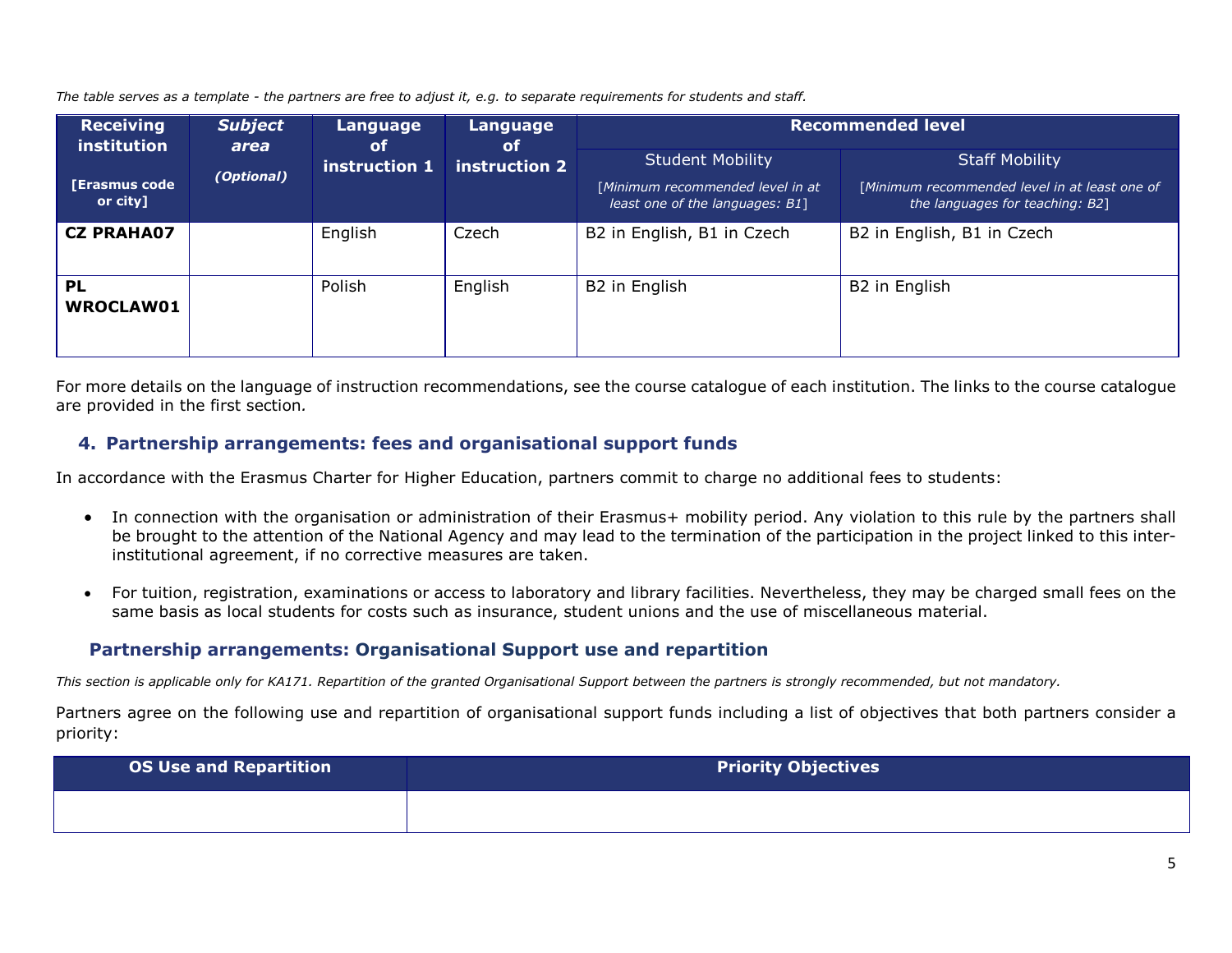| To be filled in only if the BA is used for<br>KA171. |  |
|------------------------------------------------------|--|
|                                                      |  |
|                                                      |  |
|                                                      |  |
|                                                      |  |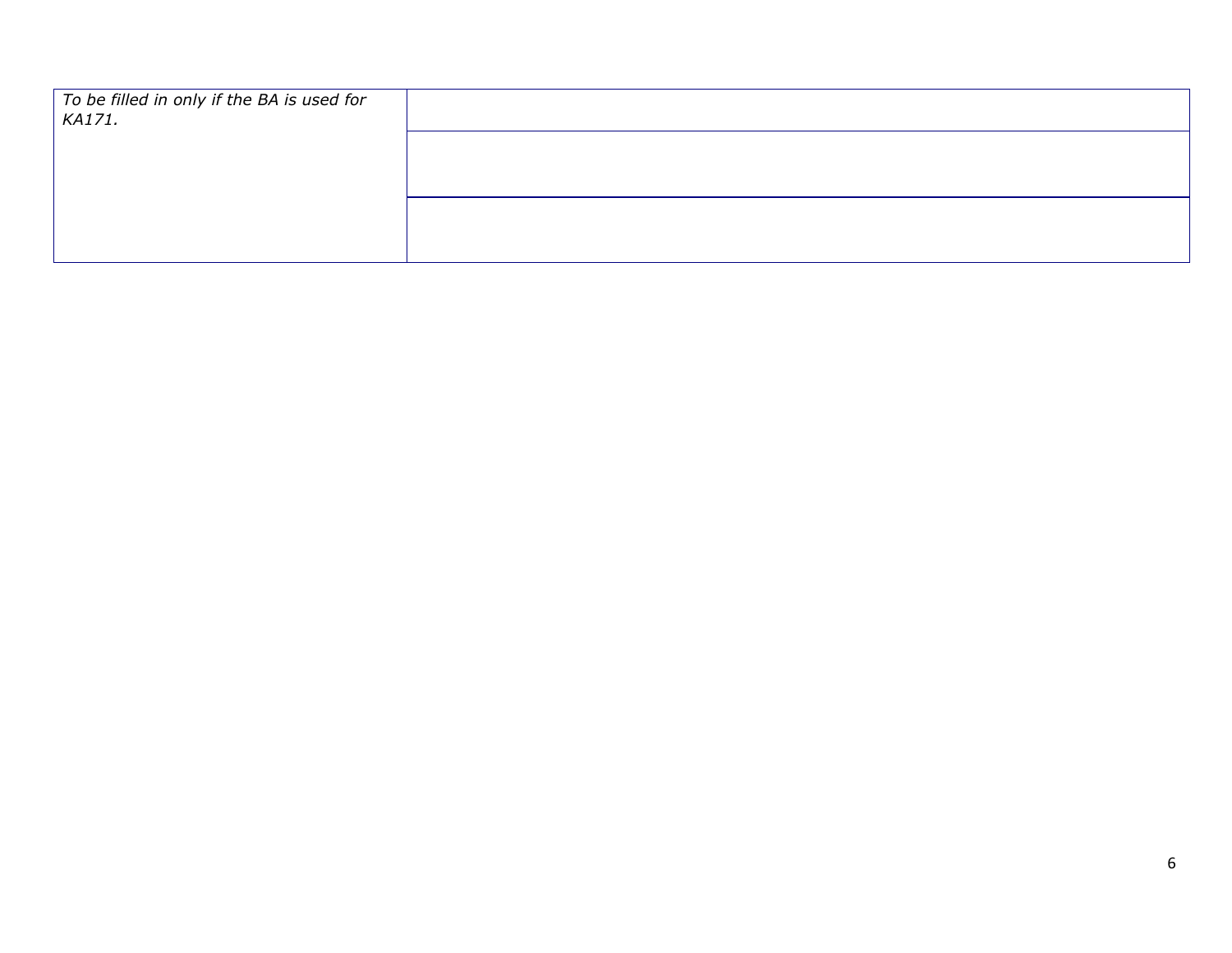## <span id="page-6-0"></span>**5. Outreach and Selection of participants: calendar, application procedure and requirements**

- Partners commit to doing outreach to participants with fewer opportunities to encourage their participation in the Programme and, where needed, agree on a common strategy to meet indicative inclusion targets.
- Partners commit to running selection procedures for mobility activities that are fair, transparent and documented, ensuring equal opportunities to participants eligible for mobility. The calls for applications must be public and an appeal procedure must be in place. Under no circumstances, shall applicants and selected participants incur any costs during application and selection procedures.
- In the case of student mobility, partners will ensure that other elements beyond academic merit are taken into account to ensure participation of students with fewer opportunities. Selection criteria and procedures must be clearly communicated in the call for applications.

| <b>Receiving institution</b><br>[Erasmus code or city] | <b>Term duration</b>                                                                                  | Deadline <sup>9</sup>                                                     |
|--------------------------------------------------------|-------------------------------------------------------------------------------------------------------|---------------------------------------------------------------------------|
| <b>CZ PRAHA07</b>                                      | <b>Winter Semester:</b> from the end of September /<br>beginning of October to the middle of February | Nomination and application deadline<br>for winter semester and full year: |
|                                                        | Summer Semester: from the middle of February                                                          | $15th$ June (visa students: $31st$ May)                                   |
|                                                        | to the end of June                                                                                    | Nomination and application deadline<br>for summer semester:               |
|                                                        |                                                                                                       | 31 <sup>st</sup> October (visa students: 15 <sup>th</sup> October)        |
|                                                        |                                                                                                       |                                                                           |
| PL WROCLAW01                                           |                                                                                                       |                                                                           |
| Nominations from Partner University:<br>Applications:  | $1st$ June<br>15 <sup>th</sup> June                                                                   | 15 <sup>th</sup> October<br>31 <sup>st</sup> October                      |

Applications/information on nominated students must reach the receiving institution by:

<sup>&</sup>lt;sup>9</sup> Please specify the deadline for each semester and, if necessary, adapt to a trimester system.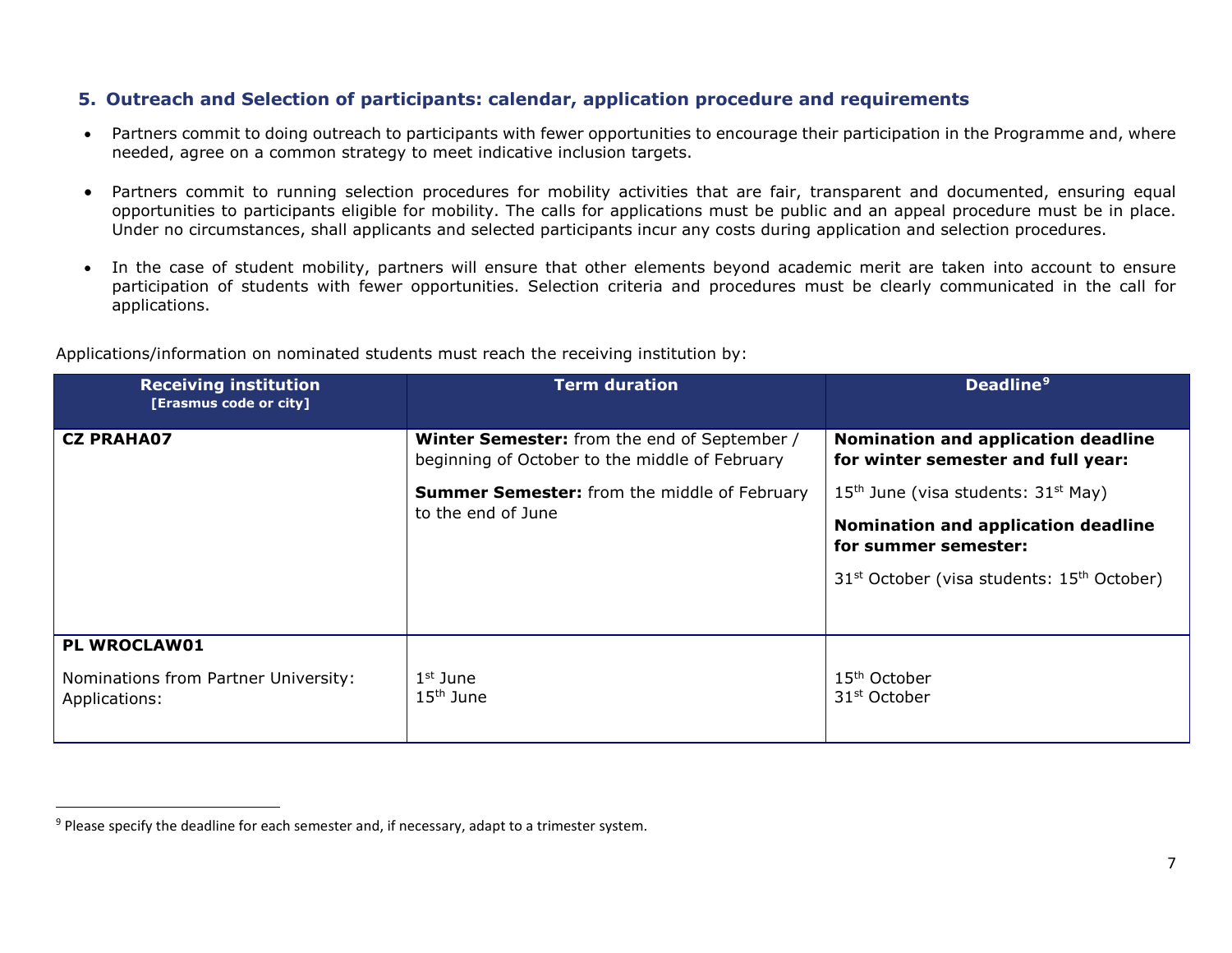The receiving institution will send its decision within [x] weeks and no later than 5 weeks.

The partners commit to have a fair, transparent, coherent and documented application and selection procedure outlined in their respective websites and regularly updated, together with the contact details of the relevant department:

| <b>Application procedure</b>                           |                                                                                                                                     |                                                                                                                                            |
|--------------------------------------------------------|-------------------------------------------------------------------------------------------------------------------------------------|--------------------------------------------------------------------------------------------------------------------------------------------|
| <b>Receiving Institution</b><br>[Erasmus code or city] | <b>Contact details</b><br>(email, phone)                                                                                            | Website for information                                                                                                                    |
| <b>CZ PRAHA07</b>                                      | Central level: Rectorate, European Office,<br>erasmus@ruk.cuni.cz<br><b>Faculty level:</b> Erasmus Office,<br>erasmus@natur.cuni.cz | https://cuni.cz/UKEN-362.html                                                                                                              |
| <b>PL WROCLAW01</b>                                    | Barbara Pietrzkiewicz<br>barbara.pietrzkiewicz@uwr.edu.pl                                                                           | https://international.uni.wroc.pl/en/admission-full-degree-<br>studies/useful-information-full-degree-students#toc-<br>applying-for-a-visa |

## **Selection criteria**

*To be filled in only if the BA is used for KA171.*

*Please sum up in this table the selection criteria. This is a non-exhaustive list – partners are invited to agree on the eventual list of selection criteria.*

| Requirement           | <b>Details</b>                                                                                                                                        | Website for information (optional) |
|-----------------------|-------------------------------------------------------------------------------------------------------------------------------------------------------|------------------------------------|
| Academic requirements | Number of ECTS credits (or equivalent) already<br>completed / current level of completion of studies<br>Subject area (ISCED code)<br><b>EQF</b> level | https://cuni.cz/UKEN-362.html      |
| <b>CV</b>             |                                                                                                                                                       |                                    |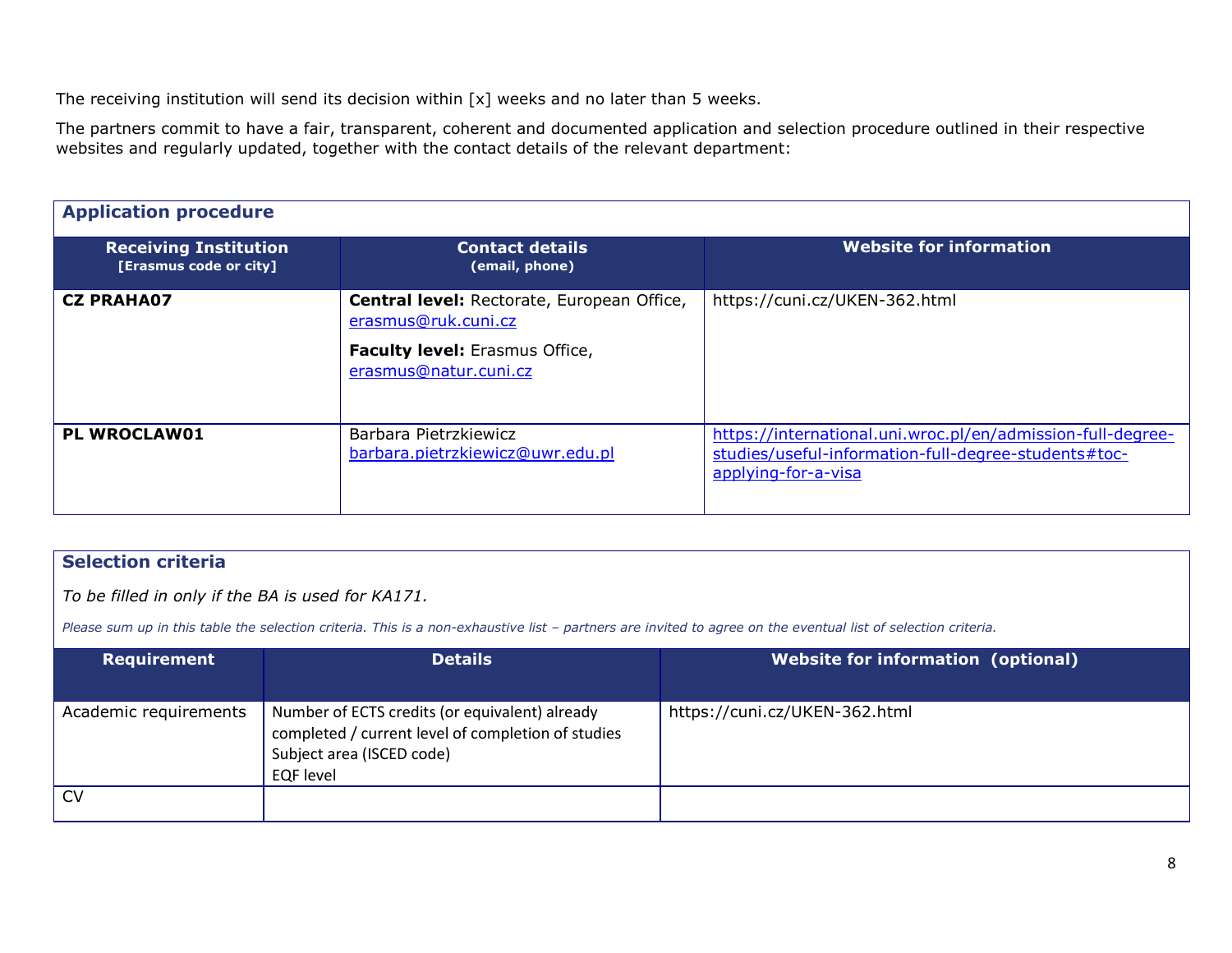<span id="page-8-1"></span><span id="page-8-0"></span>

| <b>Motivation letter</b>         |                                                                                                                                                                                                                                              |  |
|----------------------------------|----------------------------------------------------------------------------------------------------------------------------------------------------------------------------------------------------------------------------------------------|--|
| Inclusion measures <sup>10</sup> | Targeted categories of participants with fewer<br>opportunities (see Erasmus+ Programme Guide)<br>To further enhance the inclusion dimension of KA171,<br>partners are encouraged to discuss indicative targets<br>during selection process. |  |
| Other                            |                                                                                                                                                                                                                                              |  |

#### **6. Preparation and support**

The Higher Education Institution(s) in a Member State or associated third country commit(s) to:

- Ensure that students are aware of their rights and obligations as defined in the *[Erasmus Student Charter](about:blank)[11](#page-8-1).*
- Arrange travels or provide a pre-financing of the grant to **reduce the costs that participants need to cover upfront**, to the extent possible.

All involved Higher Education Institutions commit to the following preparation and support measures. Information and assistance can be provided by the contact points and information sources in the table below:

- The receiving institution will guide incoming mobile participants in finding **accommodation**, according to the requirements of the Erasmus Charter for Higher Education. It is considered best practice to use the individual grant to pay for the deposit of dormitories.
- Ensure that outgoing mobile participants are well prepared for their activities abroad, including blended mobility, by undertaking activities to achieve the necessary level of **linguistic proficiency** and develop their **intercultural competences**.
- Provide assistance related to obtaining **visas**, when required, for incoming and outgoing mobile participants, according to the requirements of the Erasmus Charter for Higher Education and, if needed, use project funds in the most inclusive way to cover related costs partially or in full.

 <sup>10</sup> You may find the implementation guidelines of the **Erasmus+ and European Solidarity Corps Inclusion and Diversity Strategy** here: [https://ec.europa.eu/programmes/erasmus-plus/resources/implementation-guidelines-erasmus-and-european-solidarity-corps-inclusion-and-diversity\\_en](about:blank)

<sup>&</sup>lt;sup>11</sup> The Erasmus Student Charter is available here: [https://ec.europa.eu/programmes/erasmus-plus/resources/documents/applicants/student-charter\\_en](about:blank)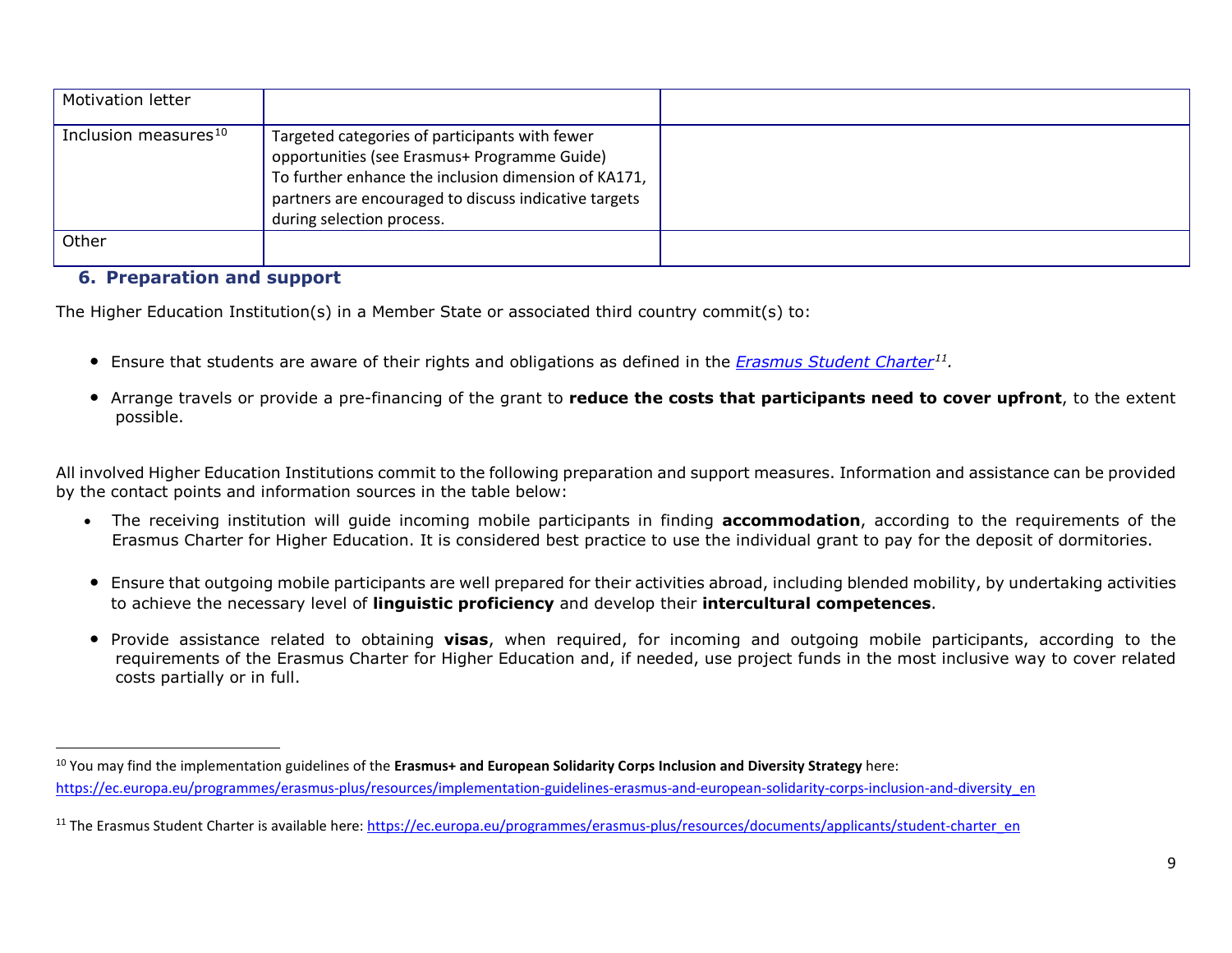- Provide assistance related to obtaining **insurance**, when required, for incoming and outgoing mobile participants, according to the requirements of the Erasmus Charter for Higher Education and use project funds in the most inclusive way to cover related costs partially or in full. The receiving institution will inform mobile participants of cases in which insurance cover is not automatically provided.
- The receiving institution will inform about the existence of relevant infrastructure and provide support to incoming **participants with fewer opportunities**.
- Provide **appropriate mentoring and support arrangements** for mobile participants, including for those pursuing blended mobility, as well as **integrate incoming mobile participants** into the wider student community and in the Institution's everyday life.
- Provide participants with their **grant as soon as possible before departure (KA131) or upon arrival (KA171)**, including if necessary a first payment using cash, check or similar to avoid delays linked to opening a bank account.
- The institutions commit to encourage participants to act as **ambassadors of the Erasmus+ Programme** and share their mobility experience, e.g. by providing information about the existence of Erasmus+ alumni networks, inviting former participants in promotion activities, etc.

*The table serves as a template - the partners are free to adjust it, e.g. to add more measures, to replicate per partner HEI etc.* 

| <b>Preparatory &amp;</b><br><b>Support Measures</b> | <b>Institution</b><br><b>[Erasmus</b><br>code or city] | <b>Contact details</b><br>(email, phone)                    | <b>Website for information &amp; arrangements</b>                                                                                             |
|-----------------------------------------------------|--------------------------------------------------------|-------------------------------------------------------------|-----------------------------------------------------------------------------------------------------------------------------------------------|
| Accommodation                                       | <b>CZ</b><br>PRAHA07                                   | Charles University, European Office,<br>erasmus@ruk.cuni.cz | https://cuni.cz/UKEN-365.html                                                                                                                 |
| Language Support                                    |                                                        |                                                             | https://cuni.cz/UKEN-364.html                                                                                                                 |
| Visa                                                |                                                        |                                                             | https://cuni.cz/UKEN-366.html                                                                                                                 |
| Insurance                                           |                                                        |                                                             | https://cuni.cz/UKEN-366.html                                                                                                                 |
| Inclusion of<br>participants with                   |                                                        |                                                             | https://cuni.cz/UKEN-370.html                                                                                                                 |
| fewer opportunities                                 |                                                        |                                                             | e.g. available infrastructure for:                                                                                                            |
|                                                     |                                                        |                                                             | Reduced mobility or hearing/visual impairments,                                                                                               |
|                                                     |                                                        |                                                             | students/staff with children, etc.                                                                                                            |
| Mentoring                                           |                                                        |                                                             | Students are to contact their Erasmus faculty coordinator to<br>receive information on available mentoring services at their<br>host faculty. |
|                                                     |                                                        |                                                             | https://cuni.cz/UKEN-199.html                                                                                                                 |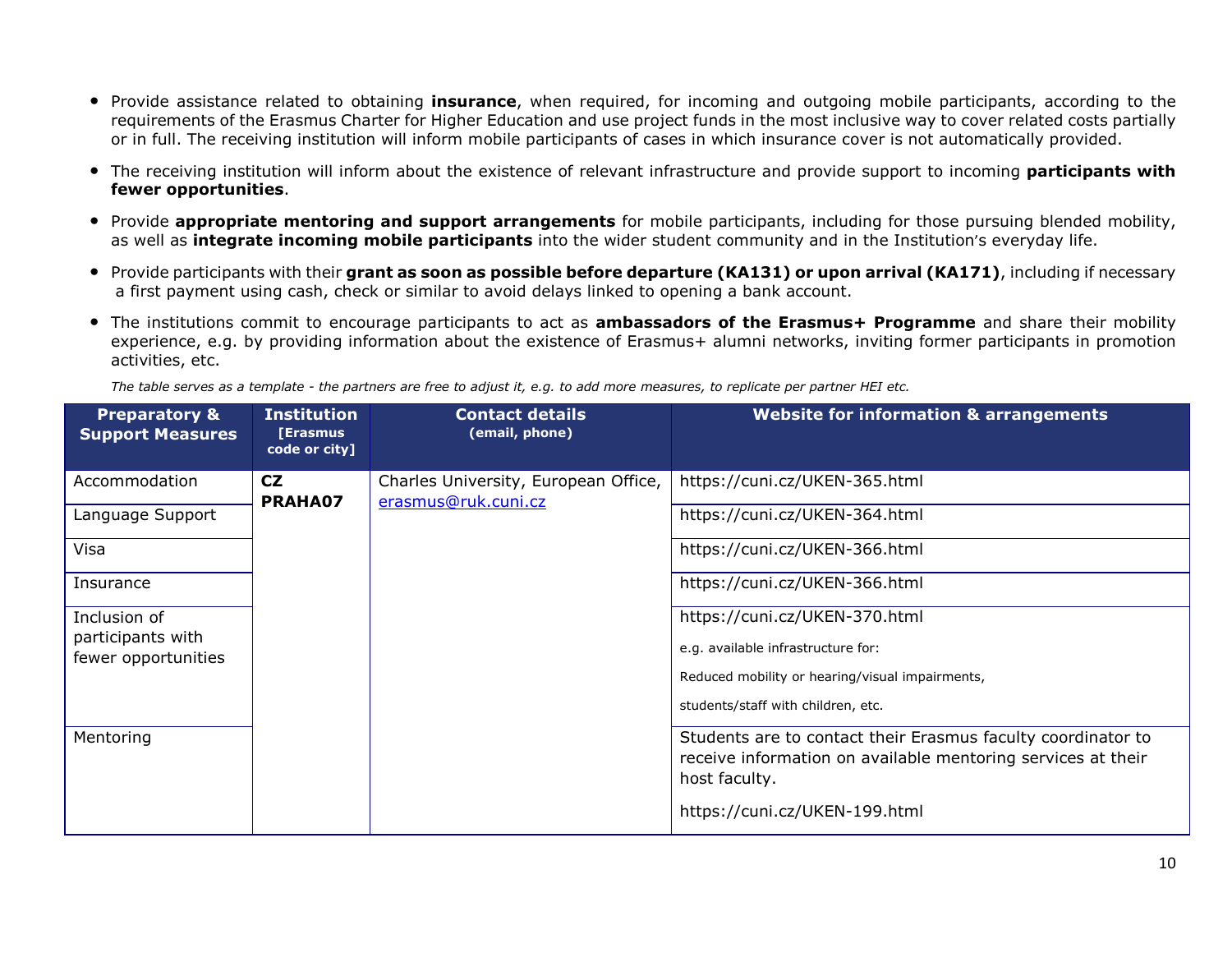| Grant payments     | Students are to contact the coordinator in the European Office<br>of Charles University to receive information on grant payments. |
|--------------------|-----------------------------------------------------------------------------------------------------------------------------------|
|                    | https://cuni.cz/UKEN-199.html                                                                                                     |
| Alumni information | https://cuni.cz/UKEN-9.html                                                                                                       |

| <b>Preparatory &amp;</b><br><b>Support Measures</b>      | <b>Institution</b><br><b>[Erasmus code</b><br>or city] | <b>Contact details</b><br>(email, phone)                  | <b>Website for information &amp; arrangements</b>                                                                                                                                                                                     |
|----------------------------------------------------------|--------------------------------------------------------|-----------------------------------------------------------|---------------------------------------------------------------------------------------------------------------------------------------------------------------------------------------------------------------------------------------|
| Accommodation                                            | <b>PL</b><br><b>WROCLAW01</b>                          | sprawystudenckie@uwr.edu.pl                               | https://international.uni.wroc.pl/en/incoming-exchange-<br>students/accommodation-exchange-students                                                                                                                                   |
| Language Support                                         |                                                        |                                                           | Visa:<br>https://international.uni.wroc.pl/en/admission-full-degree-                                                                                                                                                                  |
| Visa                                                     |                                                        |                                                           | studies/useful-information-full-degree-students#toc-applying-<br>for-a-visa<br>Insurance:<br>https://international.uni.wroc.pl/en/admission-full-degree-<br>studies/useful-information-full-degree-students#toc-medical-<br>insurance |
| Insurance                                                |                                                        |                                                           |                                                                                                                                                                                                                                       |
| Inclusion of<br>participants with<br>fewer opportunities |                                                        | Barbara Pietrzkiewicz<br>barbara.pietrzkiewicz@uwr.edu.pl |                                                                                                                                                                                                                                       |
| Mentoring                                                |                                                        |                                                           |                                                                                                                                                                                                                                       |
| Grant payments                                           |                                                        |                                                           |                                                                                                                                                                                                                                       |
| Alumni information                                       |                                                        |                                                           |                                                                                                                                                                                                                                       |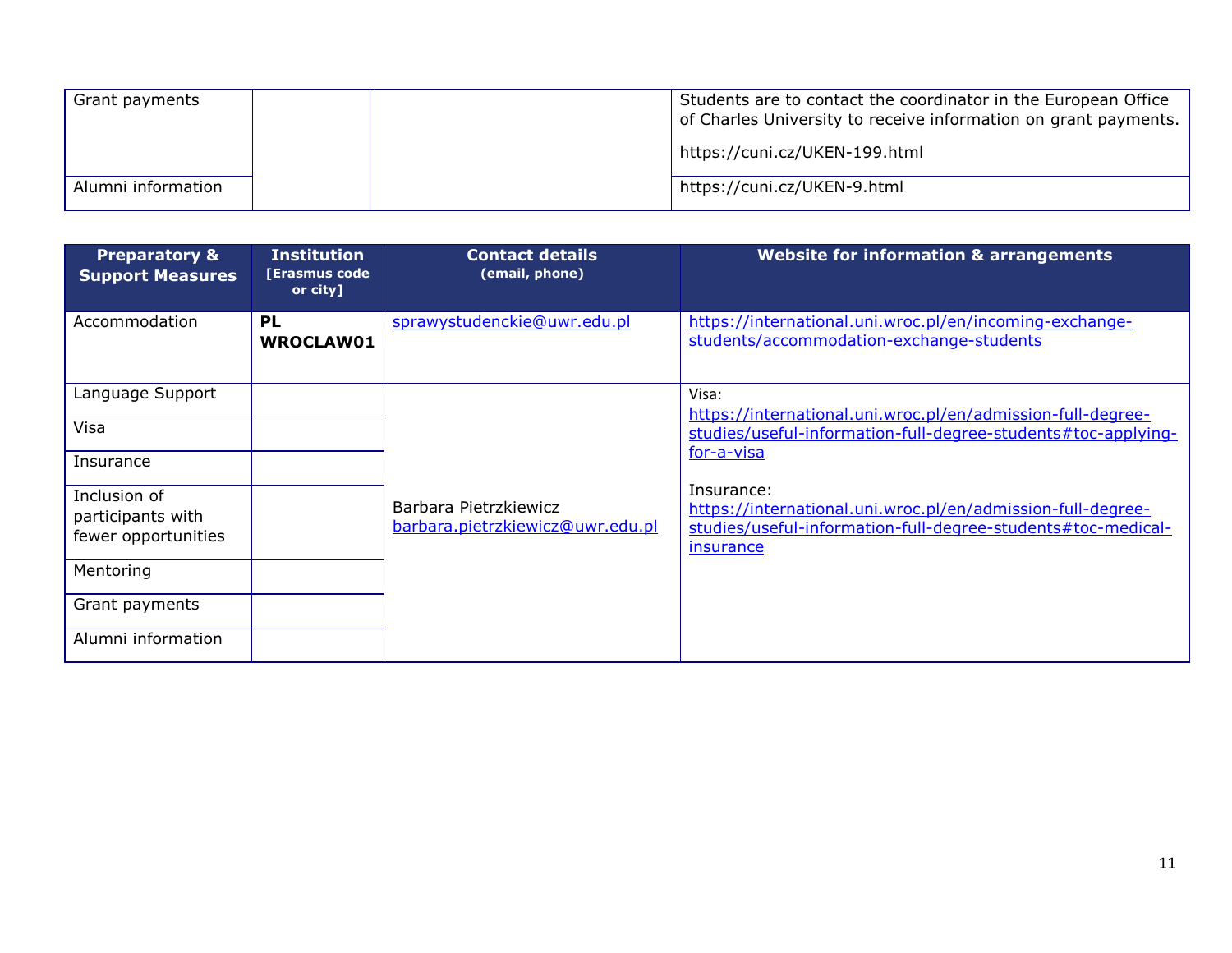## **7. Recognition**

Institutions commit to:

• Ensure recognition for activities satisfactorily completed. *[Please specify the recognition tools that will be used, e.[g. the European](about:blank)  [Credit Transfer and Accumulation System.](about:blank)]*

CZ PRAHA07:

*European Credit Transfer System*

PL WROCLAW01:

[https://international.uni.wroc.pl/en/incoming-exchange-students/useful-information-exchange-students#grading-scale](about:blank#grading-scale)

- Ensure that student and staff mobility for education or training purposes is based on a learning agreement for students and a mobility agreement for staff validated in advance between the sending and receiving institutions or non-academic organisations and the mobile participants.
- Accept all activities indicated in the learning agreement, or according to the learning outcomes of the modules completed abroad, as automatically counting towards the degree, provided these have been satisfactorily completed by the mobile student.
- Partners commit to taking measures to ensure recognition of student and staff mobility upon their return, including:
	- o Providing incoming mobile students and their sending institutions with free-of-charge transcripts. The documents must be in English or in the language of the sending institution and containing a full, accurate and timely record of the achievements at the end of the mobility period.
	- o A Transcript of Records will be issued by the receiving institution no later than 5 weeks after the assessment period has finished at the receiving HEI. [*it should normally not exceed five weeks according to the Erasmus Charter for Higher Education guidelines]* Students do not need to make any special requests to receive their ToR at Charles University, it will be issued automatically.
	- o Providing staff with a certificate for the activities completed. It is recommended to issue a certificate towards the end of the mobility period.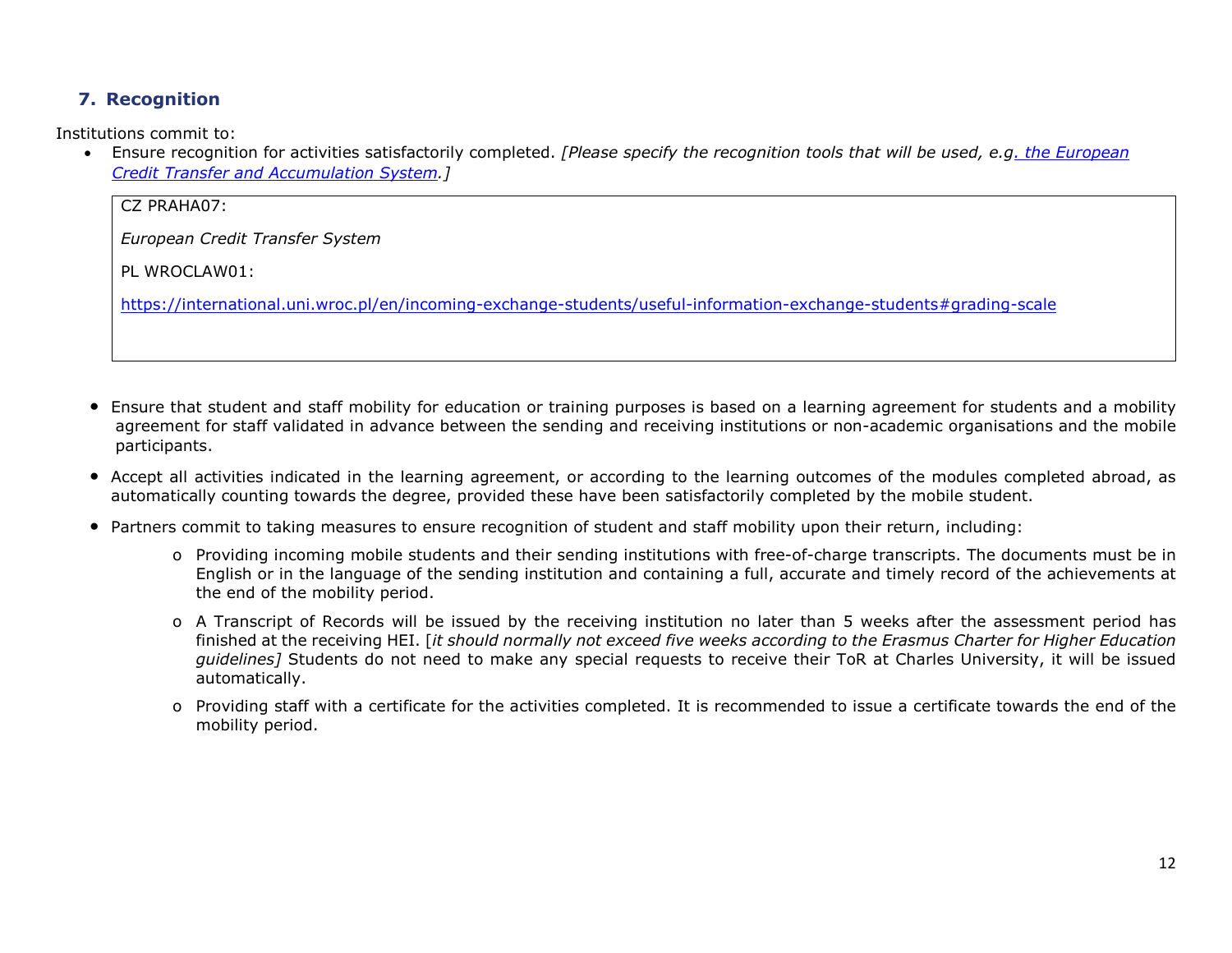## <span id="page-12-0"></span>**8. Grading systems of the institutions**

It is recommended that receiving institutions provide the statistical distribution of grades or make the information available through [EGRACONS](about:blank) according to the descriptions in the ECTS users' quide<sup>12</sup>. The table will facilitate the interpretation of each grade awarded to students and will facilitate the credit transfer by the sending institution.

| <b>Institution</b><br>[Erasmus code or city] | <b>EGRACONS</b><br>[If applicable] | Website for information |
|----------------------------------------------|------------------------------------|-------------------------|
| CZ PRAHA07                                   | in preparation                     |                         |
| PL WROCLAW01                                 | in preparation                     |                         |

#### **9. Any other information regarding the terms of the agreement (optional)**

#### **10.Termination of the agreement**

*[It is up to the involved institutions to agree on the procedure for modifying or terminating the inter-institutional agreement. However, in the event of unilateral termination, a notice of at least one academic year should be given. This means that a unilateral decision to discontinue the exchanges notified to the other party by 1 September 20XX will only take effect as of 1 September 20XX+1. The termination clauses must include the following disclaimer: "Neither the European Commission nor the National Agencies can be held responsible in case of a conflict."]*

If either of the institutions wishes to terminate the inter-institutional agreement preliminary, they will inform the other party one academic year in advance, the latest before the start of the selection procedure of students for mobility for the next year.

<sup>&</sup>lt;sup>12</sup> The ECTS user's guide is available here: https://ec.europa.eu/education/resources-and-tools/document-library/ects-users-guide\_en